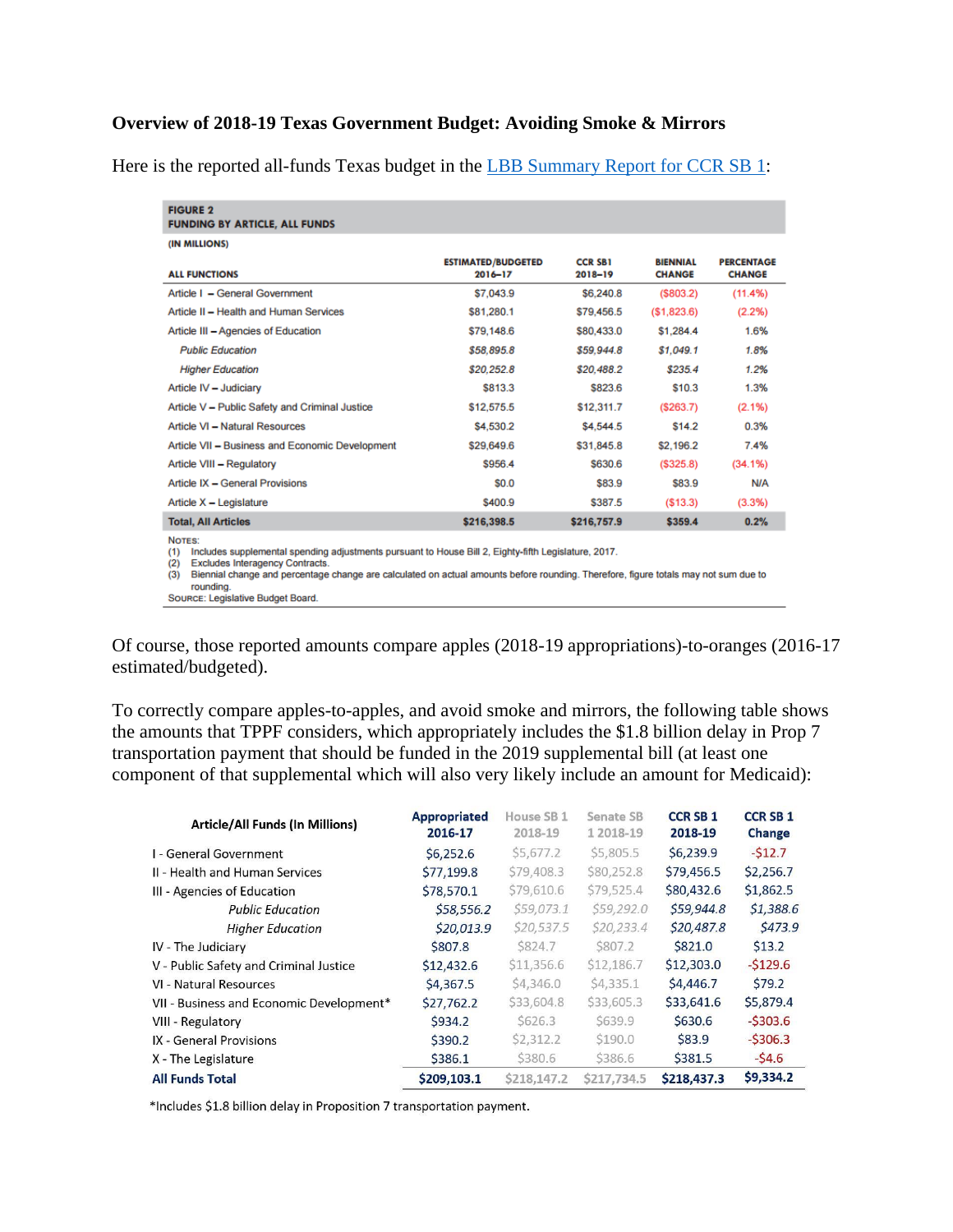Given these amounts, the following table provides a breakdown of how CCR SB 1 compares with the Conservative Texas Budget. Initially, our [press release](https://www.texaspolicy.com/press_release/detail/tppf-applauds-the-texas-legislatures-passage-of-the-2018-19-state-budget) noted that the Legislature took a step toward passing a Conservative Texas Budget as they were within a few million dollars (\$45.3 million), but with Governor Abbott's [vetoes](https://gov.texas.gov/uploads/files/press/06122017_BudgetAndLineItemVetos.pdf) of \$120 million in funds, the budget is now under the CTB at this stage [\(TPPF press release\)](https://t.co/SYPzc4ctA6):

|                          |                     |                 | Conservative        |                        |
|--------------------------|---------------------|-----------------|---------------------|------------------------|
| <b>Article/All Funds</b> | <b>Appropriated</b> | <b>CCR SB 1</b> | <b>Texas Budget</b> | <b>CCR SB 1 v. CTB</b> |
| (In Millions)            | 2016-17             | 2018-19         | 2018-19 Limits      | 2018-19                |
|                          |                     |                 | Pop+Inf: 4.5%       |                        |
| GR                       | \$106,007.5         | \$106,606.4     |                     |                        |
| GR-D                     | 7,808.4             | 6,376.2         |                     |                        |
| Other                    | 27,285.6            | 33,595.9        |                     |                        |
| <b>State Total</b>       | \$141,101.5         | \$146,578.5     | \$147,451.1         | $-5752.0$              |
| Federal                  | 68,001.5            | 71,858.9        |                     |                        |
| <b>All Funds Total</b>   | \$209,103.0         | \$218,437.3     | \$218,512.6         | $-575.3$               |
| <b>GR Change</b>         |                     | 0.6%            |                     |                        |
| <b>State Change</b>      |                     | 3.9%            |                     |                        |
| <b>Fed Change</b>        |                     | 5.7%            |                     |                        |
| <b>All Change</b>        |                     | 4.46%           |                     |                        |

\*Includes \$1.8 billion delay in Proposition 7 transportation payment.

Of course, a Conservative Texas Budget must be achieved at each stage of the budget process. Above is a comparison of stage one with appropriations-to-appropriations, but we will next do this in stage two with GAA+Supplemental-to-GAA+Supplemental, which is what HB 2 this session did to achieve that step for the 2016-17 Conservative Texas Budget. Finally, stage three will be a comparison of expended-to-expended, which we won't be able to examine until later this year or possibly early next year).

The following table includes HB 2 (2016-17 GAA+Supplemental) and increases it by pop+inf of 4.5 percent providing how much the  $86<sup>th</sup>$  Legislature will have available to appropriate in a supplemental to achieve a 2018-19 Conservative Texas Budget. This amount is \$2.79 billion in all funds, which the \$1.8 billion to transportation is already included, that would be available for a potential Medicaid shortfall and other underfunded amounts:

|                          |             |             | Conservative          |                |
|--------------------------|-------------|-------------|-----------------------|----------------|
| <b>Article/All Funds</b> | GAA+Sup     | GAA+Sup     | <b>Texas Budget</b>   | GAA+Sup v. CTB |
| (In Millions)            | 2016-17     | 2018-19     | <b>2018-19 Limits</b> | 2018-19        |
|                          |             |             | Pop+Inf: 4.5%         |                |
| <b>GR</b>                | \$107,008.3 | \$106,606.4 |                       |                |
| GR-D                     | 7.808.4     | 6.376.2     |                       |                |
| Other                    | 27.285.6    | 33.595.9    |                       |                |
| <b>State Total</b>       | \$142,102.3 | \$146,578.5 | \$148,496.1           | $-51,917.6$    |
| Federal                  | 69,601.4    | 71,858.9    |                       |                |
| <b>All Funds Total</b>   | \$211,703.7 | \$218,437.2 | \$221,229.6           | $-52,792.3$    |
| <b>GR Change</b>         |             | $-0.4%$     |                       |                |
| <b>State Change</b>      |             | 3.1%        |                       |                |
| <b>Fed Change</b>        |             | 3.2%        |                       |                |
| <b>All Change</b>        |             | 3.2%        |                       |                |

\*Includes \$1.8 billion delay in Proposition 7 transportation payment.